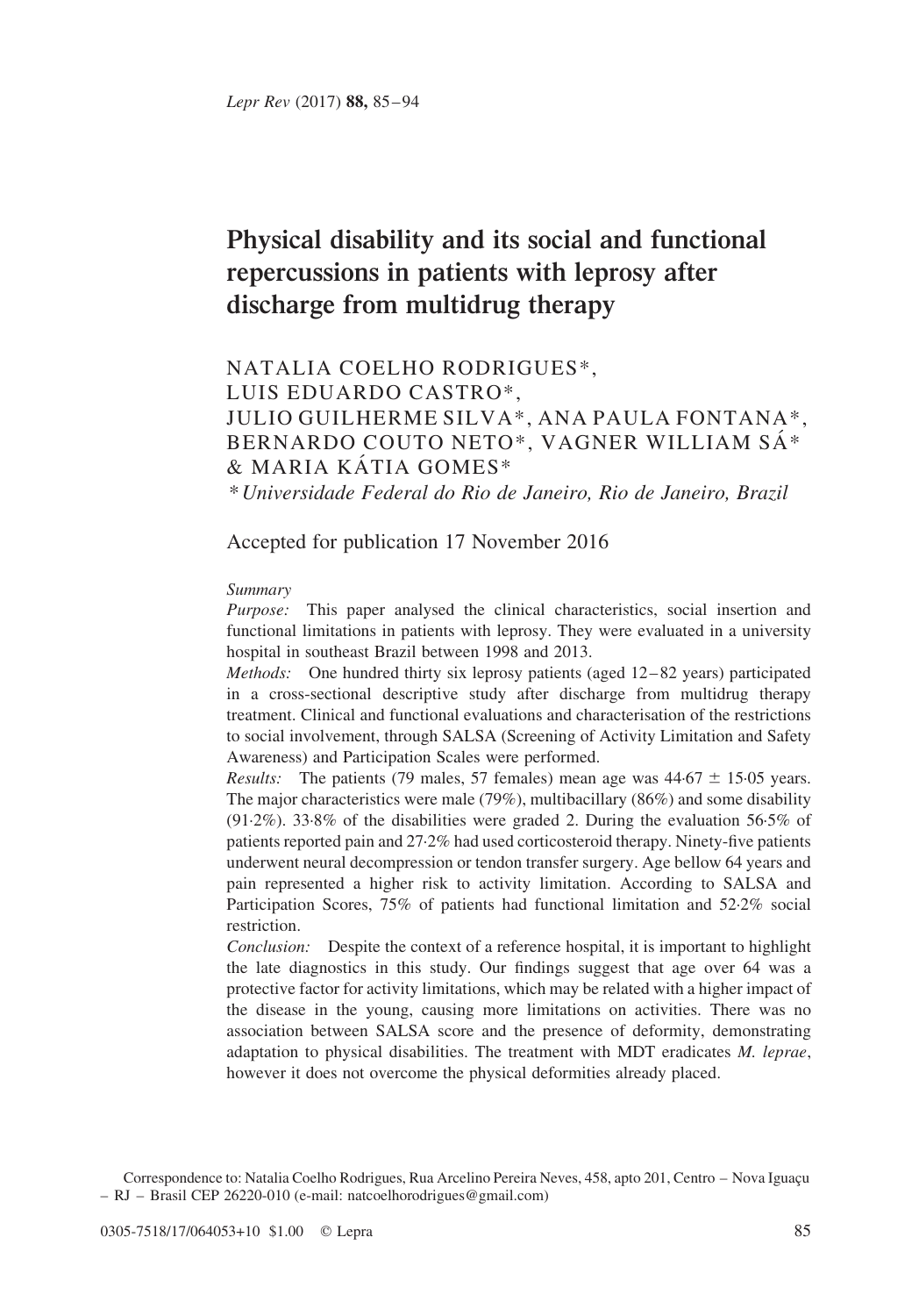#### Introduction

Leprosy is a chronic infectious disease that presents a spectrum of clinical manifestations defined by the patient's immune response.<sup>1</sup> It is characterised by the occurrence of mononeuritis multiplex, which may occur during one or many recurrent episodes of reactions of immunological origin that result in autonomic, sensory and motor neuropathy which become the main cause of physical disabilities. $2,3$ 

Physical disability is the most striking feature of leprosy, and continues to be a severe problem in public health programmes in endemic countries. The World Health Organization (WHO) defines the criteria for cure as regular administration of multidrug therapy (MDT) over 6 to 12 months. The number of patients handicapped during or after MDT has been an important public health problem, as leprosy is one of the most physically limiting diseases.<sup>[4](#page-8-0)</sup>

In 2013, Brazil detected 31,044 new cases of leprosy. Of these, 27,364 cases were evaluated for disability, with 24·1% (6,607 cases) having Grade 1 and 7·2% (1,996 cases) having Grade 2 disability. Considering only the cases from that year, there are 8,603 cases of leprosy needing an integrated therapeutic approach, as well as requiring actions for the prevention of further disabilities, self-care and physical rehabilitation for those individuals.<sup>[5](#page-8-0)</sup>

The deformities caused by leprosy can cause functional disability, as well as social discrimination and stigma, with severe psychological and social repercussions, that may lead to the formation of an environmental barrier for social participation.<sup>[6–9](#page-8-0)</sup> Studies have highlighted the causal relationship between physical disability, restriction in social participation and functional limitation for leprosy patients after MDT discharge.<sup>[12](#page-8-0)</sup>

Considering the disabling character and the stigma related to leprosy, it is necessary to develop an integrated approach to patients affected, regarding the bio-psychosocial aspects. Questions such as disability, limitation of activities and restriction of participation must be considered as fundamental and be evaluated during and, if possible, after the treatment.<sup>12,13</sup>

Regarding the elimination goal, as recognised by WHO and considering that the criteria of therapeutic discharge does not take into account the consequences already present or the ones that may yet develop after MDT discharge, referral centres for the prevention of physical disability such as the 'Hospital Universitário Clementino Fraga Filho (HUCFF)' from the Federal University of Rio de Janeiro (UFRJ) are essential. Those units should allow for the social and functional reintegration of people suffering from this disease. This hospital has developed, since 1998, the 'Project of Prevention and Physical and Surgical Rehabilitation in Leprosy,' involving professionals from Physiotherapy, Psychiatry, Orthopedics, Dermatology, Social Work, Occupational Therapy, Psychology and Neurology, as well as involving undergraduate and graduate students from the Federal University of Rio de Janeiro. The objectives of this study were to describe the clinical characteristics, functional and social limitations of patients referred to the HUCFF, over the period 1998 to 2013, due to physical complications and/or physical disability.

# Material and Methods

The study was approved by the Committee of Ethics in Research from the Secretaria Municipal de Saúdedo Rio de Janeiro, under record number 96/13. A cross-sectional descriptive study was developed in the HUCFF, a reference unit in the southeastern region of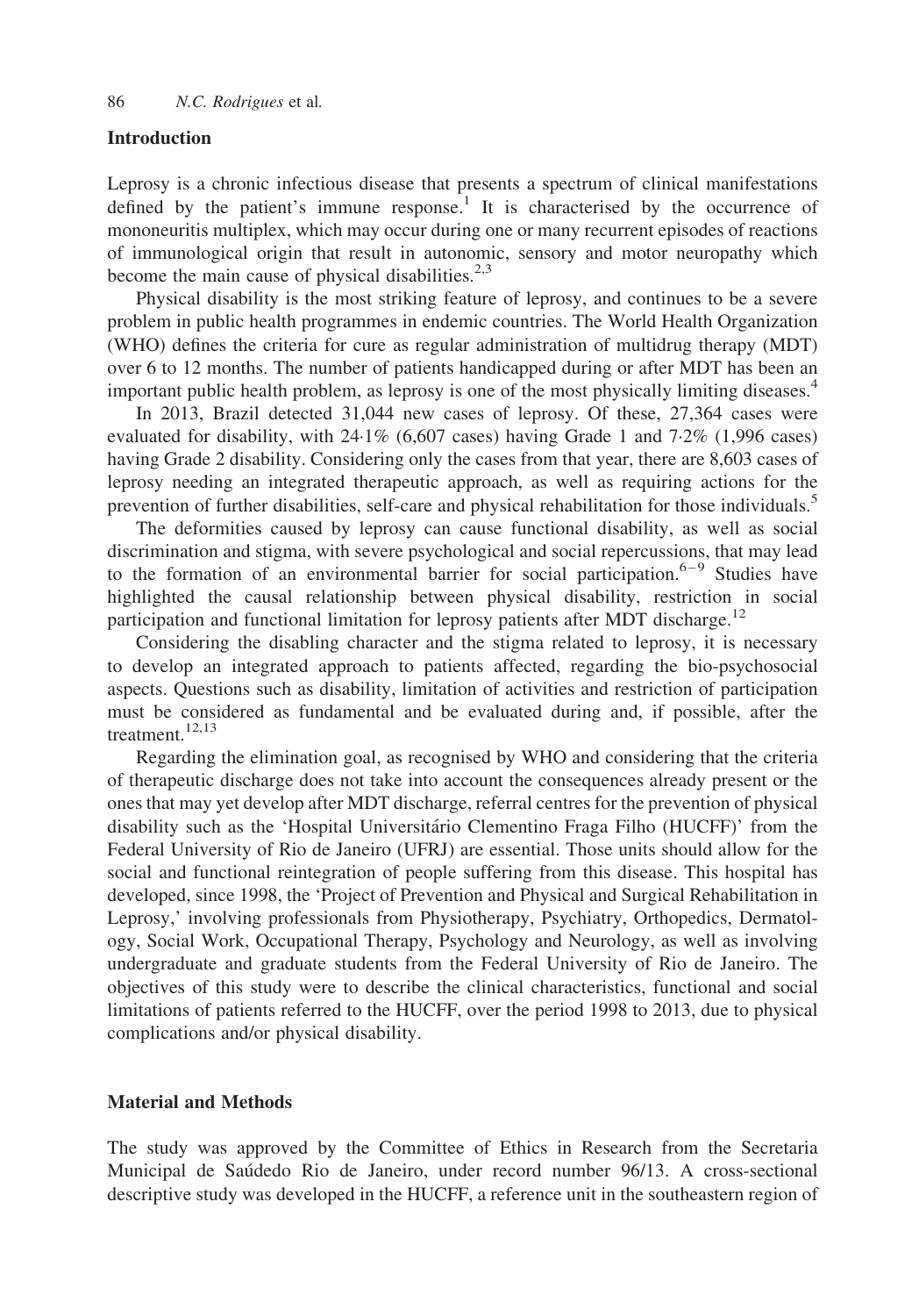Brazil. A convenience sample of 182 leprosy patients was studied corresponding to the case load at the hospital.

Inclusion criteria were: patients with leprosy, both genders, and older than 12 years old. Exclusion criteria were patients with other peripheral nerve diseases and cognitive deficits. Physical disability was evaluated by the 'degree of physical disability' and measured by a simplified neurological evaluation, as recognised by the Ministry of Health. This tool evaluates eyes, hands and feet using a 3 point scale (0, 1 and 2).

The Participation Scale was used to measure the social participation, whose domains are part of the International Classification of Disability and Health (ICF). It is a validated questionnaire, with 18 items quantifying the restrictions to participation experienced by leprosy patients and other disabling diseases. The scores range from 0 to 90 points. The cutoff to establish the presence of social restriction is 12 points. The classification of social restriction considers 13–22 as light restriction, 23–32 moderate restriction, 33–52 large restriction and 53–[9](#page-8-0)0 extreme restriction.<sup>9</sup>

The SALSA Scale was also developed based on ICF. It aims to evaluate the extent of activity limitation, an important tool to know how disability affects the daily life of people affected. The result of this evaluation is a score ranging from 0 and 80. Lower scores indicate fewer difficulties when performing daily life activities, while higher scores indicate growing levels of limitation (without limitation until 24; light limitation 25 to 39; moderate limitation 40 to 49; severe limitation 50 to 59; very severe limitation 60 to 80 $^{14}$ 

Data collection was performed at HUCCF or in the patient's home, by the main researcher. Patients were invited by telephone to go to HUCCF in order to perform the evaluation. The phone call was made three times, on different days and times. Patients without a telephone for contact in the medical records were visited by the main researcher at their homes.

Data analysis was conducted with SPSS software, version 20·0. Data were expressed in tables by frequency  $(n)$  and percentage  $(\%)$  according to the groups. The associations were studied with bivariate analysis of odds ratio (OR), confidence intervals of 95% and statistical significance  $P < 0.05$ .

Variable degrees of physical disability was categorised as 'presence of disability' (corresponding to individuals who, at the moment of evaluation, had Grade 1 or 2 disability) and 'absence of physical disability' (individuals that had Grade 0 disability). The Participation Scale was categorised as 'presence of restriction' (individuals that had light, moderate, large and extreme scores) and 'absence of restriction' (individuals that had score without restriction). The SALSA Scale was categorised as 'without limitation' (corresponding to individuals that had no limitation in daily life activities) and 'with limitation' (corresponding to individuals that had light, moderate, severe or very severe limitations in daily life).

We also studied the association between: (i) physical disability as an outcome and the socio-demographic, clinical and social restriction variables; (ii) the association between social participation as an outcome and socio-demographic, clinical and physical disability variables and (iii) functional limitation as an outcome and socio-demographic, clinical, physical disability and social restriction variables. Aiming to identify socio-demographic and clinical variables associated with the degree of physical disability, the Participation Scale and the SALSA Scale were assessed in  $\chi^2$  tests.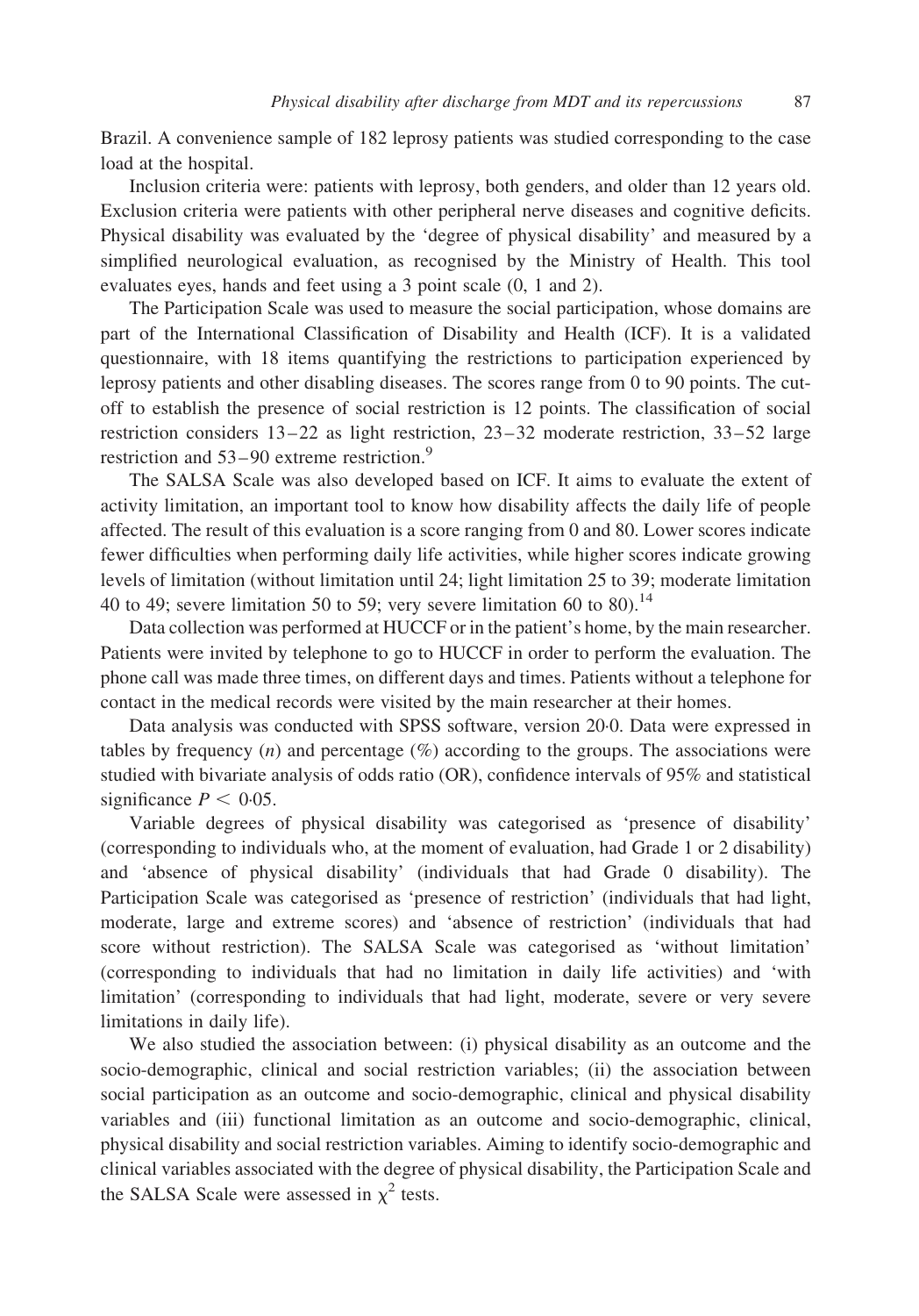|  |  |  | <b>Table 1.</b> Clinical characteristics of the sample |  |  |  |
|--|--|--|--------------------------------------------------------|--|--|--|
|--|--|--|--------------------------------------------------------|--|--|--|

| Clinical characteristics | $\mathbf n$ | $\%$   |
|--------------------------|-------------|--------|
| Treatment                |             |        |
| <b>PB</b>                | 19          | 14     |
| MB                       | 117         | 86     |
| Degree of disability     |             |        |
| $\Omega$                 | 12          | 8.8    |
|                          | 78          | $57-4$ |
| $\overline{2}$           | 46          | 33.8   |
| Corticosteroid           |             |        |
| Yes                      | 37          | 27.2   |
| No                       | 99          | 72.8   |
| Pain                     |             |        |
| Yes                      | 77          | $56-6$ |
| N <sub>0</sub>           | 59          | 43.4   |
| Deformities              |             |        |
| Present                  | 53          | 38.9   |
| Absent                   | 83          | $61-1$ |

### Results

Initially, a total of 182 cases were identified through the medical records; 136 patients (12 to 82 years old, average age of 44·6  $\pm$  15·05 years old), with 41·9% ( $n = 57$ ) females and 58·1%  $(n = 79)$  males were evaluated. Prior to the study there were 46 losses, including 23 addresses not found, 14 changes of address to other cities, seven deaths and two with an incomplete address in the medical records.

From the evaluated patients ( $n = 136$ ), 86% had multibacillary and 14% (19) paucibacillary form. From those, at the moment of evaluation, 124 patients (91·2%) had some degree of disability (57·4% Grade 1 and 33·8% Grade 2), corticosteroid therapy  $(27.2\%)$ , and pain  $(56.5\%)$ . The characterisation of the population regarding the clinical profile is described in Table 1.

In Table 2, it is possible to observe the disability according to a stratified age group.

In this study, the 136 evaluated patients had impairment of 210 ulnar nerves (16·2% were unilateral and 69·1% bilateral); 209 median nerves (16·2% unilateral and 68·4% bilateral); 207 tibial nerves (15·4% unilateral and 68·4% bilateral); and 215 fibular nerves (19·9% unilateral and 69·1% bilateral).

|  | Table 2. Distribution of disability according to age |  |  |  |  |  |
|--|------------------------------------------------------|--|--|--|--|--|
|--|------------------------------------------------------|--|--|--|--|--|

|               |             | Disability    |               |
|---------------|-------------|---------------|---------------|
|               | Absent      | Present       | Total         |
| $12-18$ years | $2(40\%)$   | $3(60\%)$     | $5(3.7\%)$    |
| $19-40$ years | $5(10\%)$   | 45 (90%)      | 50 $(36.8\%)$ |
| $41-60$ years | $4(6.7\%)$  | 56 (93.3%)    | 60 $(44.1\%)$ |
| >60           | $1(4.8\%)$  | $20(95.2\%)$  | $21(15.4\%)$  |
| Total         | $12(8.8\%)$ | $124(91.2\%)$ | 136 (100%)    |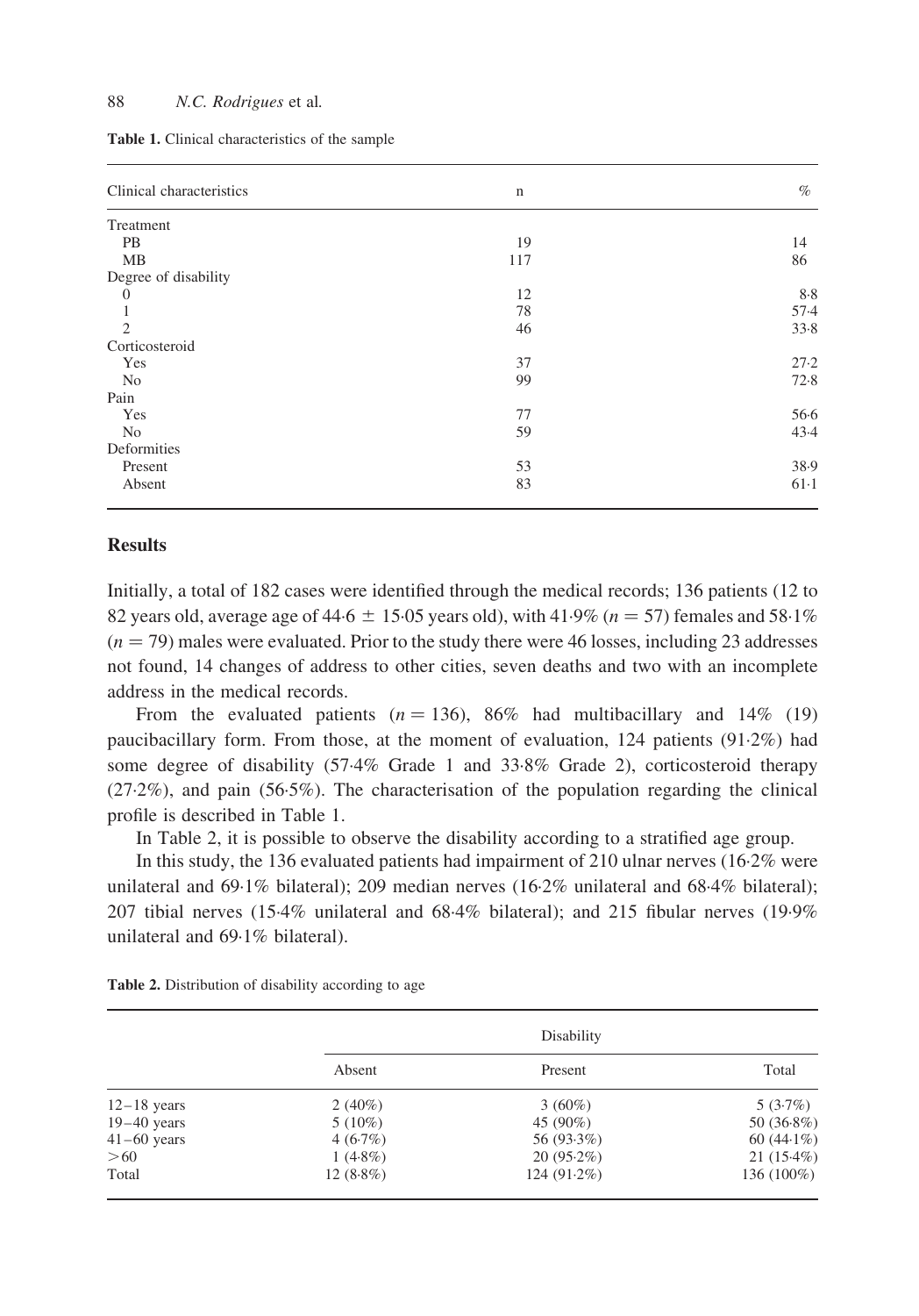|           |         |           | Disability |                |           |
|-----------|---------|-----------|------------|----------------|-----------|
|           | Absent  | Present   |            |                |           |
| Variables |         | $n(\%)$   | <b>OR</b>  | <b>CI</b>      | $p$ value |
| Gender    |         |           |            |                |           |
| Male      | 5(6.3)  | 74 (93.7) | 0.48       | $0.14 - 1.60$  | 0.227     |
| Female    | 7(12.3) | 50(87.7)  |            |                |           |
| Age       |         |           |            |                |           |
| $12 - 64$ | 12(9.5) | 114(90.5) | 0.9        | $0.85 - 0.95$  | 0.307     |
| >64       | 0(0)    | 10(100)   |            |                |           |
| Treatment |         |           |            |                |           |
| <b>PB</b> | 1(5.3)  | 18(94.7)  | 1.86       | $0.22 - 15.36$ | 0.555     |
| MB        | 11(9.4) | 106(90.6) |            |                |           |

<span id="page-4-0"></span>Table 3. Disability variable distribution according to gender, age and treatment

Ninety-five neural decompression surgeries were performed in 47 patients. Of those, 24 patients had 30 ulnar nerves decompressed (20 unilateral and five bilateral); 11 had median nerves decompressed, all unilateral (four right and seven left); 30 had 33 tibial nerves decompressed (27 unilateral and three bilateral) and 19 patients had 21 fibular nerves decompressed (17 unilateral and two bilateral).

Forty-five reconstructive surgeries were performed on 30 patients, 14 corrections of claw hand (one right, five left, four bilateral); nine corrections of claws in the digits of the feet (four right, three left and one bilateral); 16 corrections of drop foot (10 right and six left) and six surgeries for plantar ulcers (four right and two left).

According to Table 3 there were no significant differences in the distribution of the physical disability variable according to gender or age.

|           |          |             | Limitation of activity (SALSA) |               |                |  |
|-----------|----------|-------------|--------------------------------|---------------|----------------|--|
|           | Absent   | Present     |                                |               |                |  |
| Variables |          | $n(\%)$     | <b>OR</b>                      | CI            | <i>p</i> value |  |
| Gender    |          |             |                                |               |                |  |
| Male      | 21(26.6) | 58 (73.4)   | $1-2$                          | $0.55 - 2.71$ | 0.616          |  |
| Female    | 13(22.8) | 44 $(77.2)$ |                                |               |                |  |
| Age       |          |             |                                |               |                |  |
| $12 - 64$ | 28(22.2) | 98 (77.8)   | 0.2                            | $0.05 - 0.72$ | 0.008          |  |
| >64       | 6(60)    | 4(40)       |                                |               |                |  |
| Treatment |          |             |                                |               |                |  |
| <b>PB</b> | 3(15.8)  | 16(84.2)    | 1.9                            | $0.52 - 7.05$ | 0.317          |  |
| MВ        | 31(26.5) | 86(73.5)    |                                |               |                |  |
| Pain      |          |             |                                |               |                |  |
| Present   | 14(18.2) | 63 $(81.8)$ | 2.3                            | $1.04 - 5.09$ | 0.036          |  |
| Absent    | 20(33.9) | 39(66.1)    |                                |               |                |  |

Table 4. Distribution of the socio-demographic and clinical variables according to the SALSA scale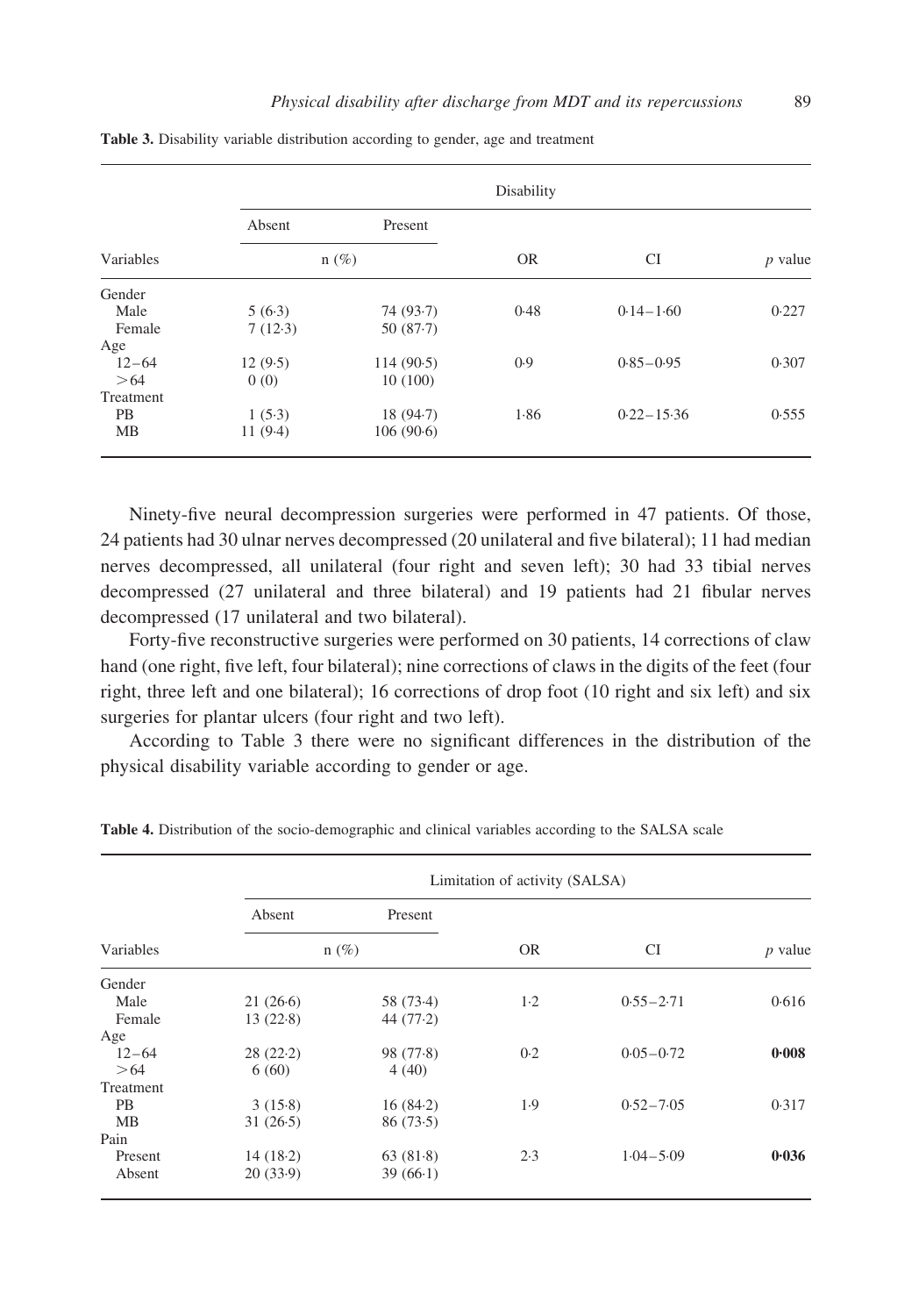|                  |                   |                    | Restriction of Social Participation |               |           |
|------------------|-------------------|--------------------|-------------------------------------|---------------|-----------|
| Variables        | Absent<br>$n(\%)$ | Present<br>$n(\%)$ | OR.                                 | CI            | $p$ value |
| Gender           |                   |                    |                                     |               |           |
| Male             | 36(45.6)          | 43(54.4)           | 0.8                                 | $0.40 - 1.59$ | 0.541     |
| Female           | 29(50.9)          | 28(49.1)           |                                     |               |           |
| Age              |                   |                    |                                     |               |           |
| $12 - 64$        | 58 (46)           | 68 (54)            | 0.36                                | $0.09 - 1.47$ | 0.144     |
| >64              | 7(70)             | 3(30)              |                                     |               |           |
| <b>Treatment</b> |                   |                    |                                     |               |           |
| PB               | 8(42.1)           | 11(57.9)           | 1.3                                 | $0.49 - 3.48$ | 0.592     |
| MВ               | 57(48.7)          | 60(51.3)           |                                     |               |           |
| Pain             |                   |                    |                                     |               |           |
| Present          | 36(46.8)          | 41(53.2)           | $1-1$                               | $0.55 - 2.17$ | 0.781     |
| Absent           | 29(49.2)          | 30(50.8)           |                                     |               |           |

|  |  |  |  |  |  |  | Table 5. Distribution of the socio-demographic and clinical variables according to the Participation Scale |  |
|--|--|--|--|--|--|--|------------------------------------------------------------------------------------------------------------|--|
|--|--|--|--|--|--|--|------------------------------------------------------------------------------------------------------------|--|

According to [Table 4,](#page-4-0) those experiencing pain were more likely to have limitation of activity.

According to Table 5 there were no significant differences in the Participation Scale results according to the socio-demographic and clinical variables.

Tables 6 and 7 present the frequency of scores of the SALSA and Participation Scales.

In [Table 8](#page-6-0) no statistical significance was observed regarding the presence or absence of physical deformity according to scores of SALSA and Participation Scales in the evaluated patients.

# **Discussion**

The goal of eliminating leprosy established by the WHO, reachable due to the drastic decrease in world prevalence during the last 30 years, is related to and warranted by the implementation of MDT. Moreover, it is important to study the frequency of physical disabilities in a reference hospital in the area of physical and surgical rehabilitation in an endemic country such as Brazil. In our study, 91·2% of patients had some degree of disability. From those, 33·8% were classified as Grade 2.

It is important to note that this study was conducted in a referral hospital, which receives patients who generally already have some disability. Thus a higher degree of nerve

| Variable               | N  | $\%$   |
|------------------------|----|--------|
| No limitation          | 34 | 25.0   |
| Mild limitation        | 40 | 29.4   |
| Moderate limitation    | 32 | 23.5   |
| Severe limitation      | 24 | $17-6$ |
| Very severe limitation | 6  | 4.4    |

Table 6. Distribution of frequency of SALSA scores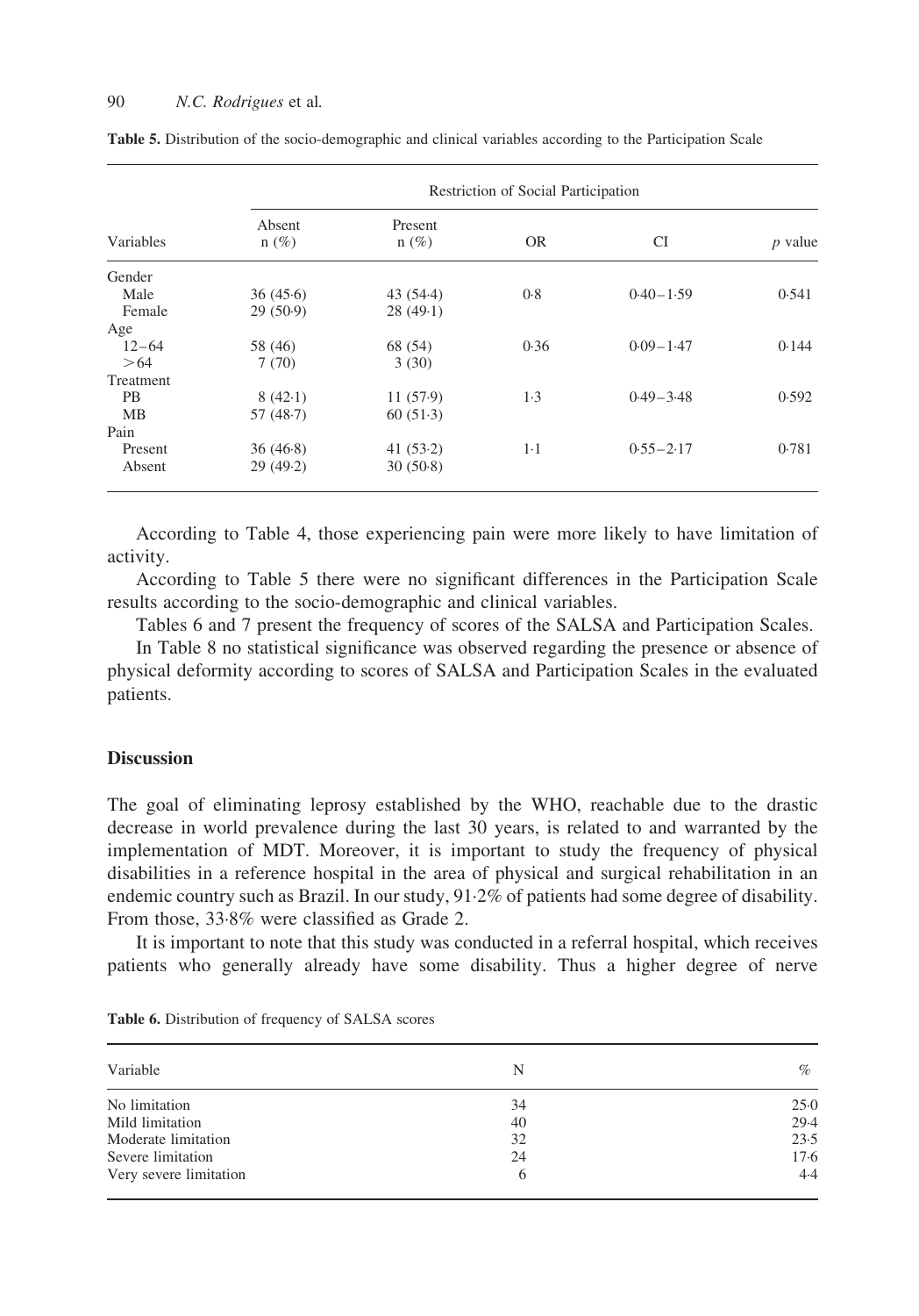| Variable                | N  | $\%$ |
|-------------------------|----|------|
| No restriction          | 65 | 47.8 |
| Mild restriction        | 45 | 33.1 |
| Moderate restriction    | 13 | 9.6  |
| Severe restriction      | 12 | 8.8  |
| Very severe restriction |    | 0.7  |

<span id="page-6-0"></span>Table 7. Distribution of frequency of Participation Scale scores

impairment, disability, activity limitation and participation restriction may be expected as compared with studies of unselected leprosy patients. In the study of Brandão, we see that only 31% of patients post-discharge of Brazil have disabilities, but in our study this rate is 91%, because of the specific nature of the demand for a referral hospital.<sup>[5](#page-8-0)</sup> At the hospital, the patient is evaluated and, if the disability is reversible, he/she is forwarded to the physical therapy department, where pre-surgery preparation is carried out. If the disability is not reversible, the patient is referred for occupational therapy with the goal of adapting the daily routine, with or without the use of orthotic devices. These interventions should be considered when analysing the results, especially in comparison with other studies where the patient was not referred to physical rehabilitation or surgical intervention.

Leprosy may affect body image and self-esteem. The stigma that goes with this disease may result in restriction of social participation.<sup>[15,16](#page-8-0)</sup> Because of that, individuals need professional, family and social support.<sup>[17](#page-9-0)</sup>

A relevant question to be evaluated is the perspective of the patient regarding the disease, the treatment, the perception of the need for care and limitations imposed from a personal, social and working point of view.<sup>[18](#page-9-0)</sup> After discharge, many patients still need assistance due to the complications of the disease. However, the patients have few options when looking for care in the health sector, resulting in pain and insecurity.<sup>[12,19](#page-8-0)</sup> In order to address those concerns, the HUCFF offers a monthly self-care group, a weekly group of art therapy, individual work with physical therapists and dermatologists besides clinical sessions with the interdisciplinary team in which hands and foot surgeons participate. Thus, considering that around 30–50% of patients with leprosy develop reactions and therefore are at risk of

|                  |                   |                    | Physical Deformity |               |           |
|------------------|-------------------|--------------------|--------------------|---------------|-----------|
| Variables        | Absent<br>$n(\%)$ | Present<br>$n(\%)$ | OR                 | CI            | $p$ value |
| <b>SALSA</b>     |                   |                    |                    |               |           |
| No limitation    | 22(24.4)          | 68(75.6)           | 0.91               | $0.40 - 2.07$ | 0.834     |
| Some limitation  | $12(26-1)$        | 34(73.9)           |                    |               |           |
| Participation    |                   |                    |                    |               |           |
| No restriction   | 44 (48.9)         | $46(51-1)$         | $1-13$             | $0.55 - 2.32$ | 0.721     |
| Some restriction | 21(45.7)          | 25(54.3)           |                    |               |           |

Table 8. Distribution of the presence or absence of physical deformity variable according to the scores of SALSA and Participation Scales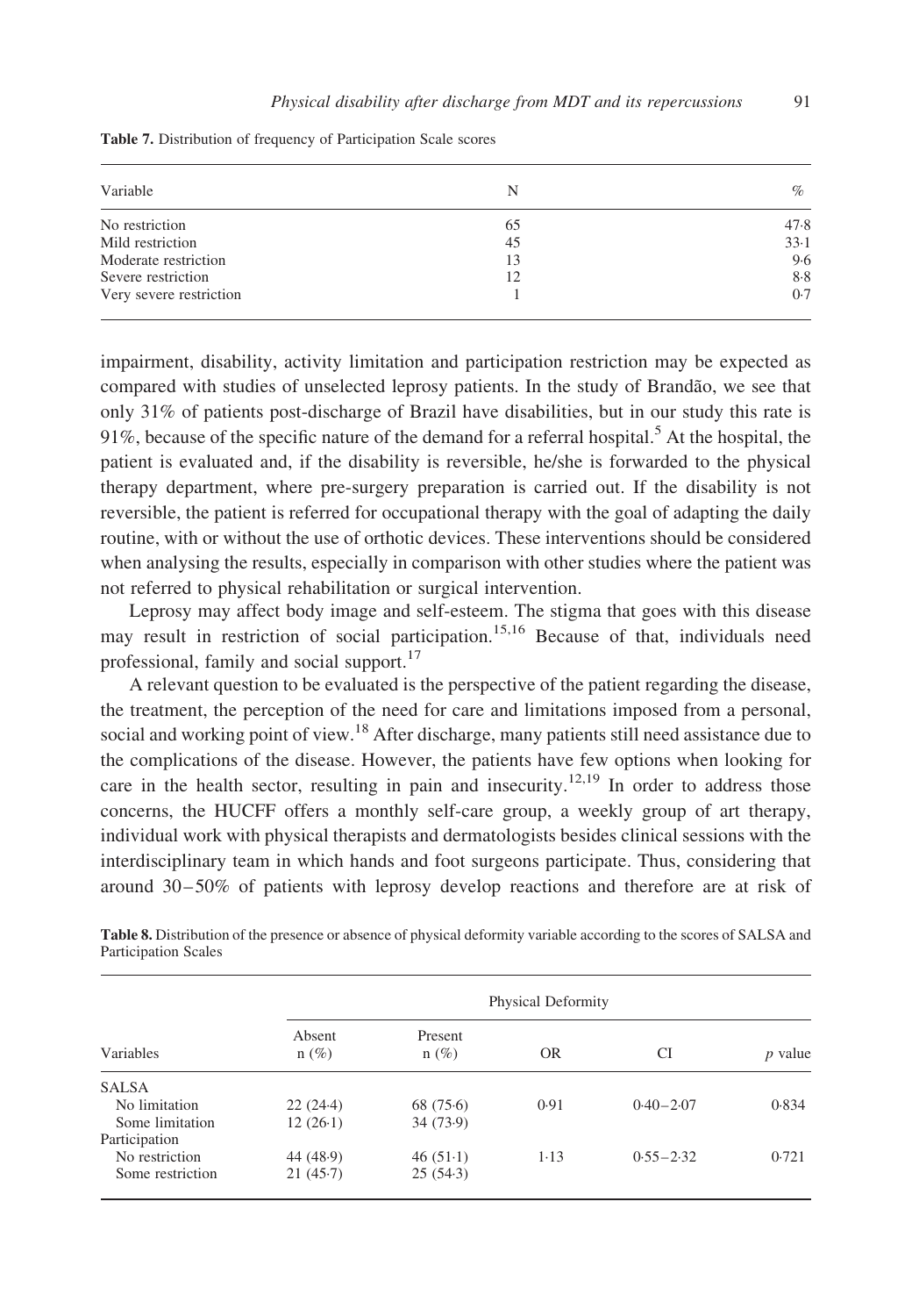complications, it is crucial that there is a systematic work-group allowing patients affected by leprosy to be reintegrated with their social and work environment.<sup>[1,10,12,13](#page-8-0)</sup>

The literature highlighted evidence of associations between age, gender, clinical form, number of nerves affected in the beginning of treatment, degree of disability at the moment of diagnosis and bacteriological load as predictive factors for physical disabilities.<sup>[20,21](#page-9-0)</sup> In 2007, after multivariate analysis, the study by Ranque *et al.* concluded that the only statistically significant risk factors for the occurrence of sequelae were sensorial or motor deficit and age, both for multibacillary as well as for paucibacillary patients. $^{22}$  $^{22}$  $^{22}$ 

According to Sarkar, multibacillary patients have more disabilities than paucibacillary patients (31.6% vs 10%), in line with our data.<sup>[23](#page-9-0)</sup> This finding was corroborated by other studies. $24,25$ 

This study revealed damage to more than one nerve in 96·3% of patients. The incidence of single neuritis in this population was 2·2%, smaller when compared to the findings of Penna reporting  $11.8\%$ <sup>[26](#page-9-0)</sup>

Our data revealed that there was no association between the SALSA score and the presence of deformity.<sup>[1](#page-8-0)</sup> We believe that a possible reason could be the fact that patients already adapted to the deformity and did not see it as an obstacle for performing their daily activities normally. From the clinical point of view, it is expected that the elderly patient presents a lesser degree of activity, which may be another reason for the lower impact of disability as a cause for the limitation of activity. Other studies also found this lack of an association.[13,27](#page-8-0) Regarding pain, our data revealed that patients with some complaints had twice the risk of activity limitation. It is worth highlighting though that this study was not about pain. The SALSA and Participation scales are validated tools, based on ICF, which examine the subject according to the biopsychological and social model, enabling a wider perspective regarding assistance.<sup>[15](#page-8-0)</sup> In our study,  $52.2\%$  of the sample had some degree of restriction regarding social participation, higher than the findings of Castro, Singh et al. and Nardi, that had respectively 24.9%, 46% and 35% individuals with social restriction.<sup>10,12,28</sup> The finding in this study of 75% limitation of activity was higher than the one found by Nardi  $(57.8\%)$ <sup>[11](#page-8-0)</sup>

In 2009, Barbosa evaluated 304 patients in two cities from northeast Brazil, and observed that only 11% of individuals were above the cut-off on the Participation Scale  $(12 \text{ points})$ .<sup>15</sup> Rafael observed that 53·33% of the 75 evaluated patients had some social restriction and that there was no association between the degree of physical disability and the scores on the Participation Scale.<sup>[27](#page-9-0)</sup> This increased percentage found in Rafael's study may be explained by the fact that the Participation Scale was applied during MDT and, during this period, it may reflect the moment when the patient is more fragile and refusing to accept the diagnosis of the disease.

Decentralization of care to Primary Health Care units may allow for the continuity of access and care near the home. In order for this proposal to become a reality, it is necessary to invest in the process of continuing education for the technicians of the basic network, which may include training by various specialists, including the dermatologist and occupational therapist. This strategy moves from the specialist to the generalist thus increasing the capacity of Primary Health Care and establishing criteria for the flows of referrals and counter-referrals.<sup>[12](#page-8-0)</sup>

The Participation Scale is fundamental during the MDT period, demonstrating all the feelings of the patient in reclusion, the fear and the anxiety due to the diagnosis. Otherwise,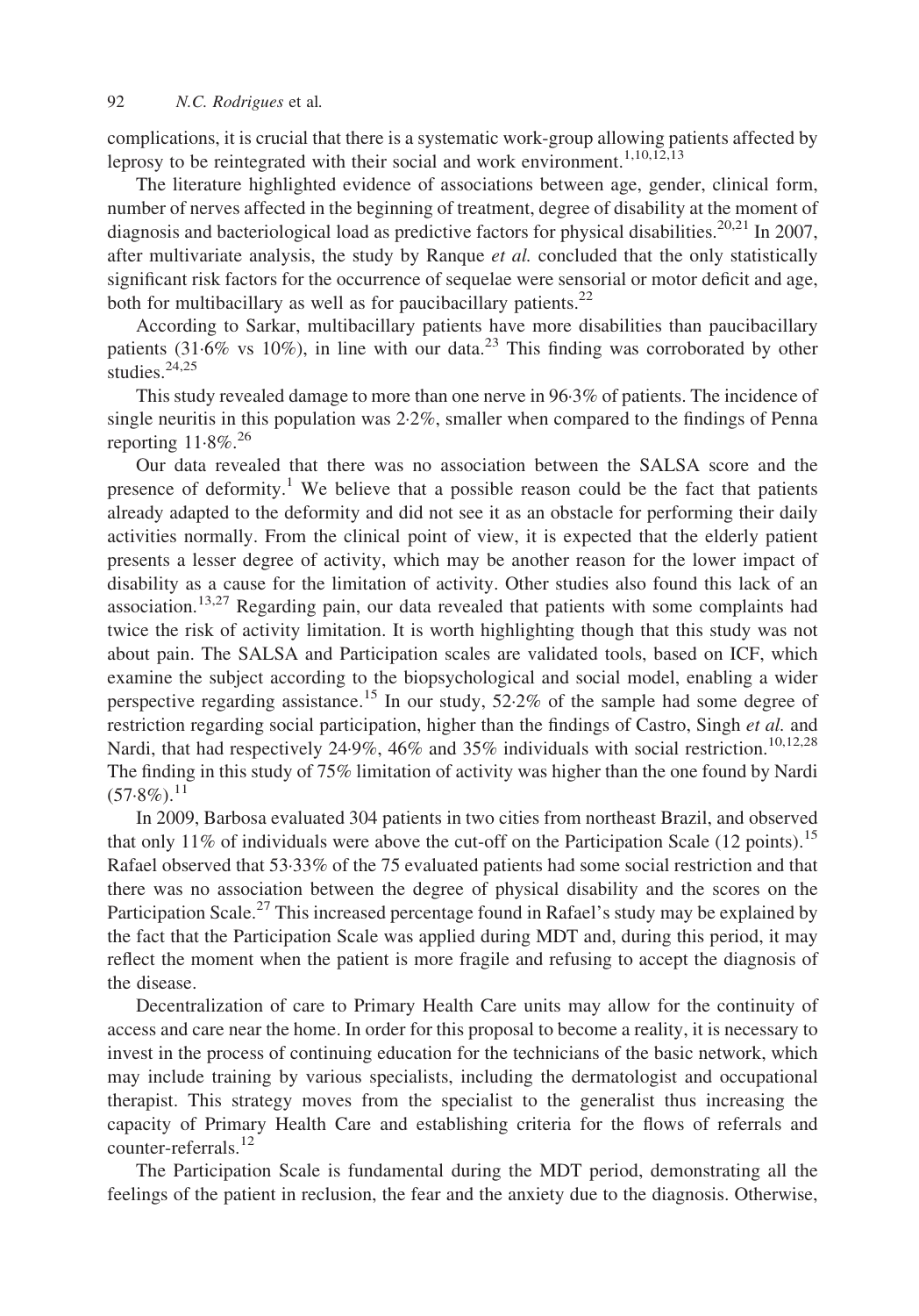<span id="page-8-0"></span>we cannot infer that the social restriction suffered by this individual is exclusively due to leprosy. Thus, there is a need to qualitatively evaluate the context of the patient.

As limitations to this study, we may highlight the selective patient population, the crosssectional nature of the study, the operational difficulties in finding the addresses of some patients during the home visits, the quality of the medical records that prevented the analysis of socio-demographic variables such as income and level of education and the absence of ocular evaluation.

As recommendations, we suggest the implementation of the SALSA and Participation Scales in routine health services during MDT treatment; the inclusion of muscle strength evaluation as a criterion for evaluating the degree of physical disability; the performance of prevention measures during routine self-care groups and measures of prevention, monitoring and rehabilitation of physical disabilities, concomitantly with the pharmacological treatment; and the intensification of training in 'preventive and reconstructive surgery in leprosy'. In the context of eliminating this endemic disease, it is essential to consider the demand after discharge from MDT regarding limitations of activities and restriction of social participation.

## **References**

- $1$  Nascimento AMF. Avaliação da qualidade de vida, do desempenho nas atividades diárias e da consciência de risco das pessoas acometidas pela hanseníase após a alta da poliquimioterapia padrão OMS no município de Nova Iguacu/RJ [Masters thesis]. Rio de Janeiro: Faculdade de Medicina: Universidade Federal do Rio de Janeiro; <sup>2</sup> Van Brakel WH. Peripheral neuropathy in leprosy and its consequences. *Lepr Rev*, 2000; **71(supplement**):
- S146–S153.<br>Brasil. Ministério da Saúde. Secretaria de Vigilância em Saúde. Departamento de Vigilância Epidemiólogica.
- Manual de Prevenção de Incapacidades.  $3^a$  ed., rev. e amp. Brasília, DF; 2008.<br>
<sup>4</sup> Rafferty J. Curing the stigma of leprosy. *Lepr Rev*, 2005; **76**: 119–126.<br>
<sup>5</sup> Brandão JG. Electronic Publication [personal message]
- 
- 
- <sup>6</sup> Van Brakel WH, Sihombing B, Djarir H *et al.* Disability in people affected by leprosy: the role of impairment, social participation, stigma and discrimination. *Glob Healthy Action*, 2012: **5**: 1–11.
- <sup>7</sup> Boku N, Lockwood DNJ, Balagon MV *et al.* Impacts of the diagnosis of leprosy and of visible impairments amongst people affected by leprosy in Cebu, the Philippines. *Lepr Rev*, 2010; **81**: 111–120.
- <sup>8</sup> Stevelink SA, van Brakel WH, Augustine V. Stigma and social participation in Southern India: Difference and commonalities among person affected by leprosy and persons living with HIV/AIDS. Psychology, Health and
- *Medicine*, 2011; **16**: 695–707.<br><sup>9</sup> van Brakel WH, Anderson AM, Mutatkar RK *et al.* The Participation Scale: measuring a key concept in public health. *Disab Rehabilitation*, 2006; **28**: 193–203.
- health. Disab Rehabilitation, 2006; 28: 193–203. 1932. 1933. 10 Nardi SM, Paschoal VD, Zanetta DM. Social participation of people affected by leprosy after discontinuation of
- multidrug therapy. Lepr Rev, 2011; 82: 55–64.  $11$  Nardi SM, Paschoal VD, Zanetta DM. Limitations in activities of people affected by leprosy after completing
- multidrug therapy: application of the SALSA scale. Lepr Rev, 2012; 83: 172–183.<br><sup>12</sup> Castro LE, da Cunha AJLA, Fontana AP *et al.* Physical disability and social participation in patients affected by leprosy after discont
- leprosy and discontinuation of multidrug therapy in Brazil. Lepr Rev, 2014; 85: 208–218.<br><sup>13</sup> Barbosa JC, Ramos Junior NA, Alencar MJF *et al.* Pós-alta em hanseníase no Ceará limitacão da atividade
- funcional, consciência de risco e participação social. Revis Bras Enferm, 2008; 61: 727–733.<br><sup>14</sup> SALSA COLLABORATIVE GROUP, 2000: Jannine Ebenso (TLM Nigéria), Priscila Fuzikawa (Brasil), Hanna Melchior e Ruth Wexler (Hospital Hansen, Israel), Chen Shumin (CDC Shan Dong, China), Angelika Piefer (TLM, Singapura), Raj Premkumar (SLR&TC, I´ndia), Catherine Benbow (Reino Unido), Peter Nicholls (Univ. de Aberdeen, Reino Unido), Johan Velema (TLM International), Paul Saunderson (ALM, Estados Unidos), Linda
- Lehman (ALM, Brasil); 2000.<br><sup>15</sup> Barbosa JC. Pós-alta em hanseníase no Ceará: olhares sobre políticas, rede de atenção básica à saúde, limitação<br>funcional, de atividades e participação social de pessoas atingidas [PhD thes
- <sup>16</sup> Aquino DMC, Caldas AJM, Silva AAM et al. Perfil dos pacientes com hanseníase em área hiperendêmica da Amazônia do Maranhão, Brasil. Revista da Sociedade Brasileira de Medicina Tropical, 2003; 36: 57-64.